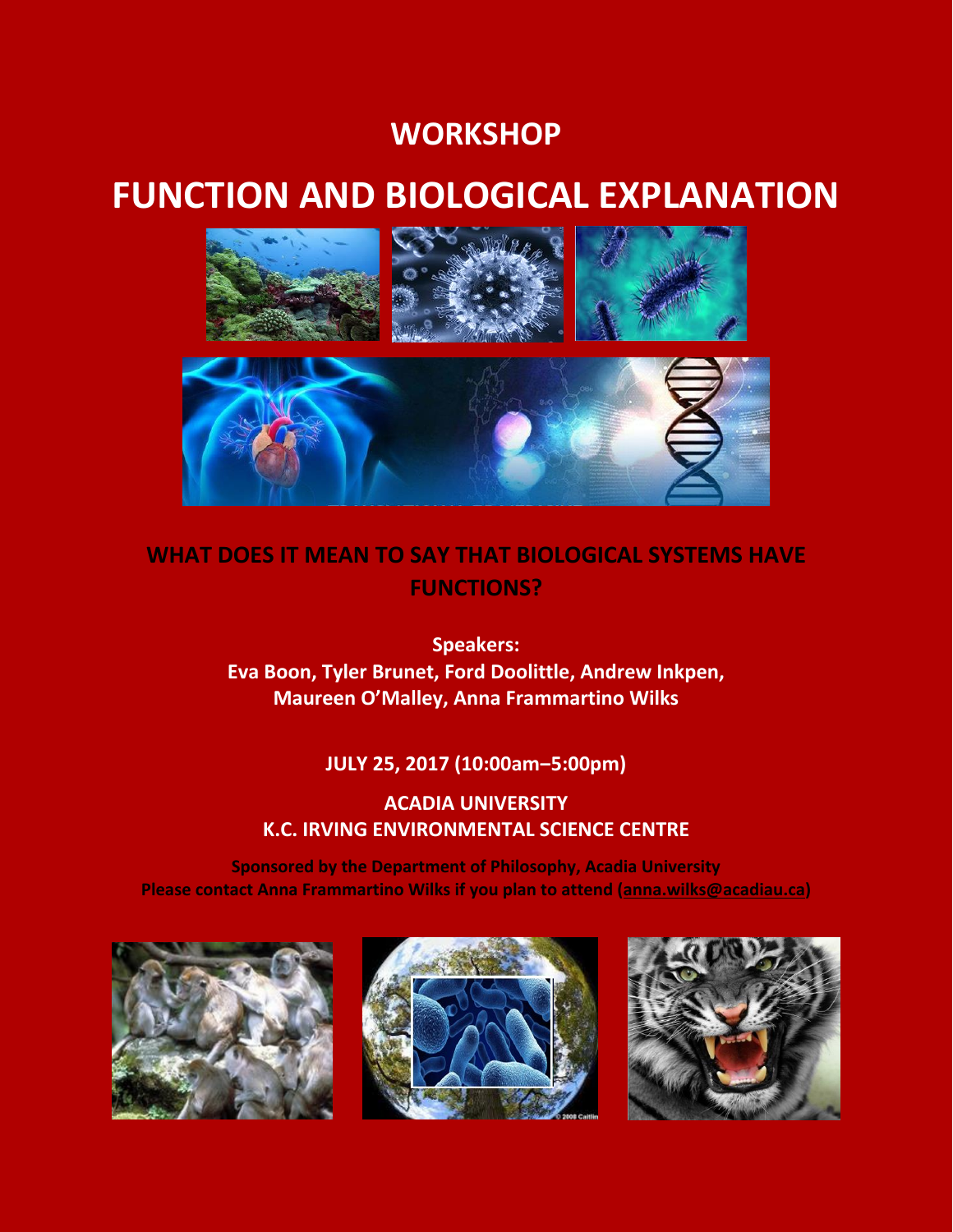#### **WORKSHOP**

#### **FUNCTION AND BIOLOGICAL EXPLANATION**

#### **JULY 25, 2017**

ACADIA UNIVERSITY K.C. IRVING ENVIRONMENTAL SCIENCE CENTRE (ACADIA ROOM)

Organizer: Anna Frammartino Wilks (anna.wilks@acadiau.ca) Department of Philosophy, Acadia University

The notion of *function* in biological explanation has posed various problems since its earliest use by natural philosophers, and continues to be controversial among contemporary philosophers of biology. Theories of function currently under debate must accommodate the revised frameworks of biology, given the expanded range of phenomena which it studies. This creates a need for novel approaches to function ascription and investigation. The aim is to devise a comprehensive account of function that accommodates the various types of biological systems - organisms, microorganisms, evolutionary individuals, ecosystems, microbiomes, persisting biological processes, and other living systems - not all of which were in the purview of past theories of function from Aristotle to Kant, and throughout the Darwinian era. Contributing to this challenge are the difficulties occasioned by *neutral evolution theory,* the designation of functions at the molecular level, and the methodological problems associated with microbiome research. The above considerations suggest that accommodating certain types of biological systems may require the expansion of the traditional function concepts that dominate the contemporary landscape. The conceptual problems and controversies to which competing theories of function give rise constitute the core issues of this workshop.

#### **PROGRAM**

- 10:00‒10:15 *Welcome and Introduction* (Anna Frammartino Wilks)
- 10:15‒11:00 **Functional Microbiomes** Maureen O'Malley (Université de Bordeaux, France)
- 11:15‒12:00 **Do Processes Have Functions?**  Ford Doolittle (Dalhousie University, Canada)
- 12:15‒1:00 **Toward an ITSNTS Account of Ecological Function** Andrew Inkpen (Dalhousie University, Canada)
- 1:00‒2:15 *COMPLIMENTARY LUNCH* (K.C. Irving Environmental Science Centre)